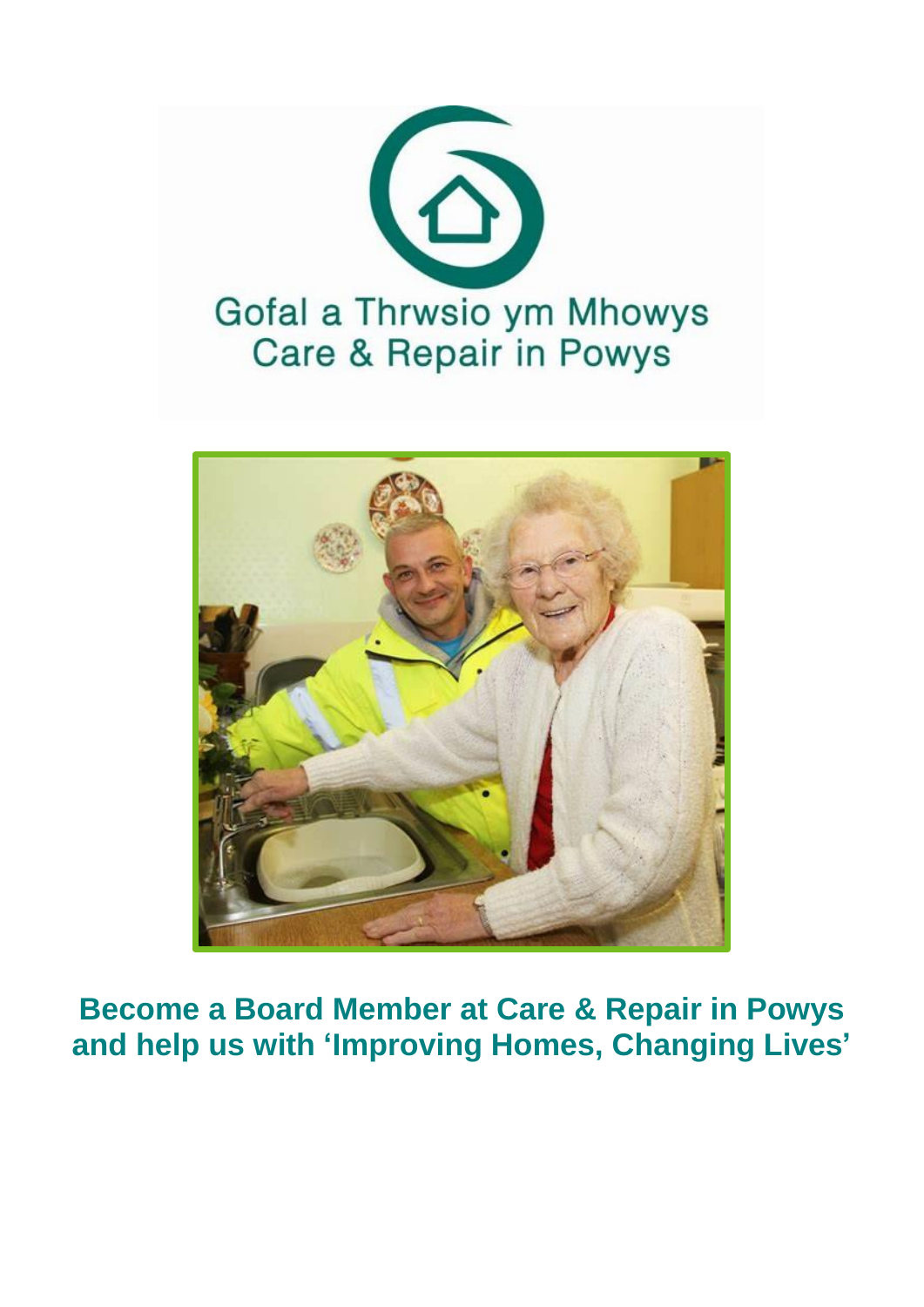# **Who Are We Looking For?**

We are looking for enthuastic and resourceful individuals to join our Board, who are passionate about helping people in Powys to have access to a good quality and reliable advice and adaptations service.

Care & Repair in Powys is considering a number of exciting and significant projects that expand the range of services it offers. These projects involve the Agency in taking a more commercial and entrepreneurial approach to delivering services. We also wish to keep up-to-date on issues affecting older or disabled people in Powys, particularly matters affecting their homes and general wellbeing. We are therefore seeking to strengthen our Board of Management with a cross-section of experiences and skills such as:

- Health and social care
- Voluntary sector support services
- Financial management.
- Business development
- Housing or construction background



#### **About Care & Repair in Powys**

The origins of Care & Repair in Powys go back to 1988, and we have evolved into a trusted and valued source of support for older and disabled people. We currently have 14 staff and are one of thirteen independent Care & Repair Agencies working across Wales. We specialise in providing a range of advice and adaptations to enable older or disabled people to remain living well in their own homes, be they privately owned or privately rented.

Both Care & Repair in Powys and its parent company, Mid-Wales Housing Association, are based at Tŷ Canol House in the centre of Newtown. From here, the Agency operates across the whole of Powys.

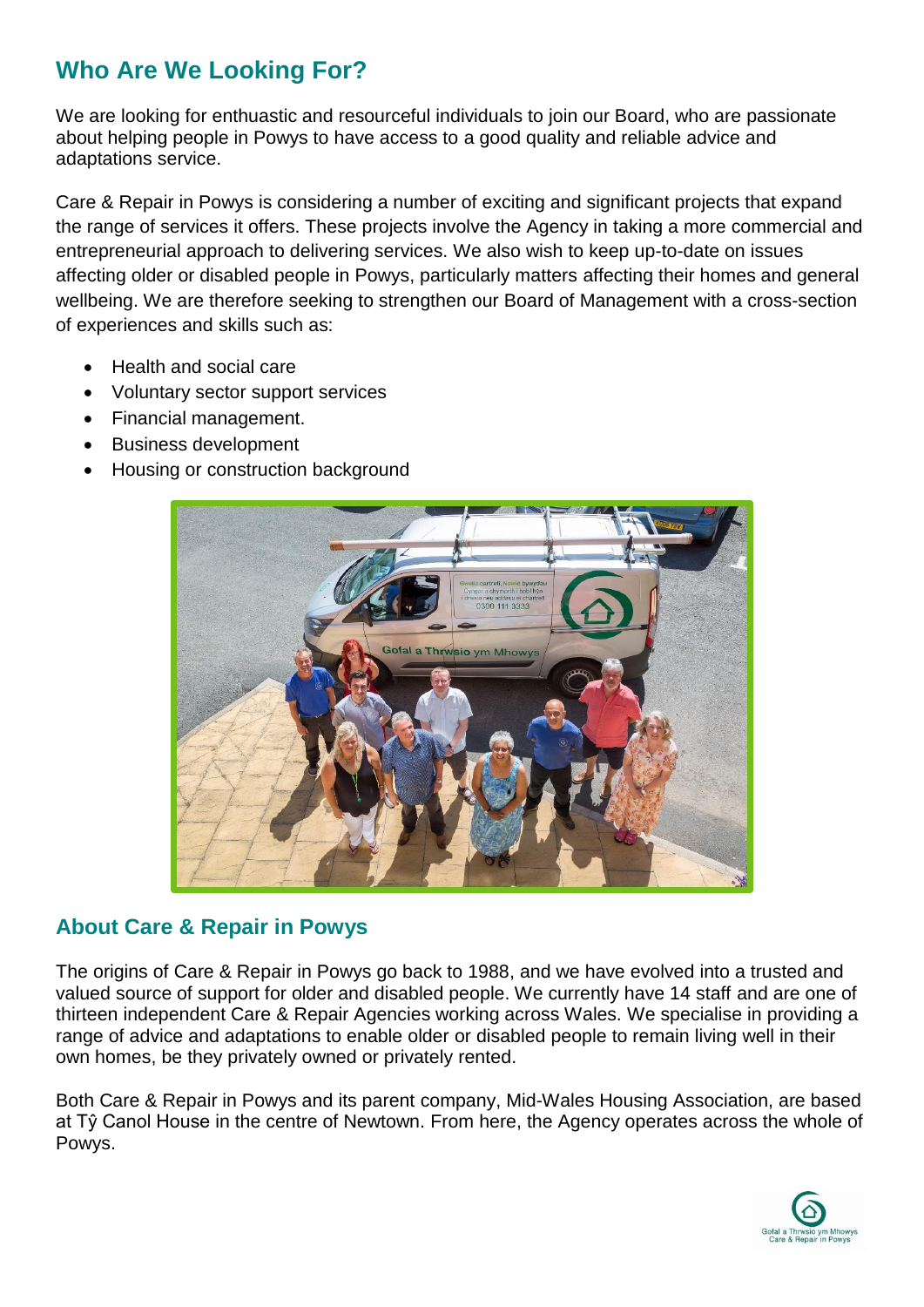### **Our Vision and Mission**



#### **Vision**

With our unlimited passion and sustainable resources, we are creating a better everyday life for older people or people with disabilities across Powys, as only Care & Repair can.

#### **Mission**

To ensure that all older people or people with disabilities in Powys have access to high quality advice, support and practical services: to enable them to live as independently as possible in safe, warm and secure homes.

#### **What services do we provide?**

We provide a range of specialist advice to individuals to help them live independently in their own home. This can range from welfare benefit advice to physical adaptations such as the fitting of a handrail to advising on home extensions, and everything in between!

#### **How do we fund our services?**

We receive funding from:

- Welsh Government
- Powys County Council
- Powys Teaching Health Board
- Donations from clients

The funding is in the form of grants or fees for service delivery.

Looking forward, it is important for the Agency to seek to diversify its income stream. Financial sustainability is a key priority in its business plan along with maintaining our reputation for a high quality and caring service.

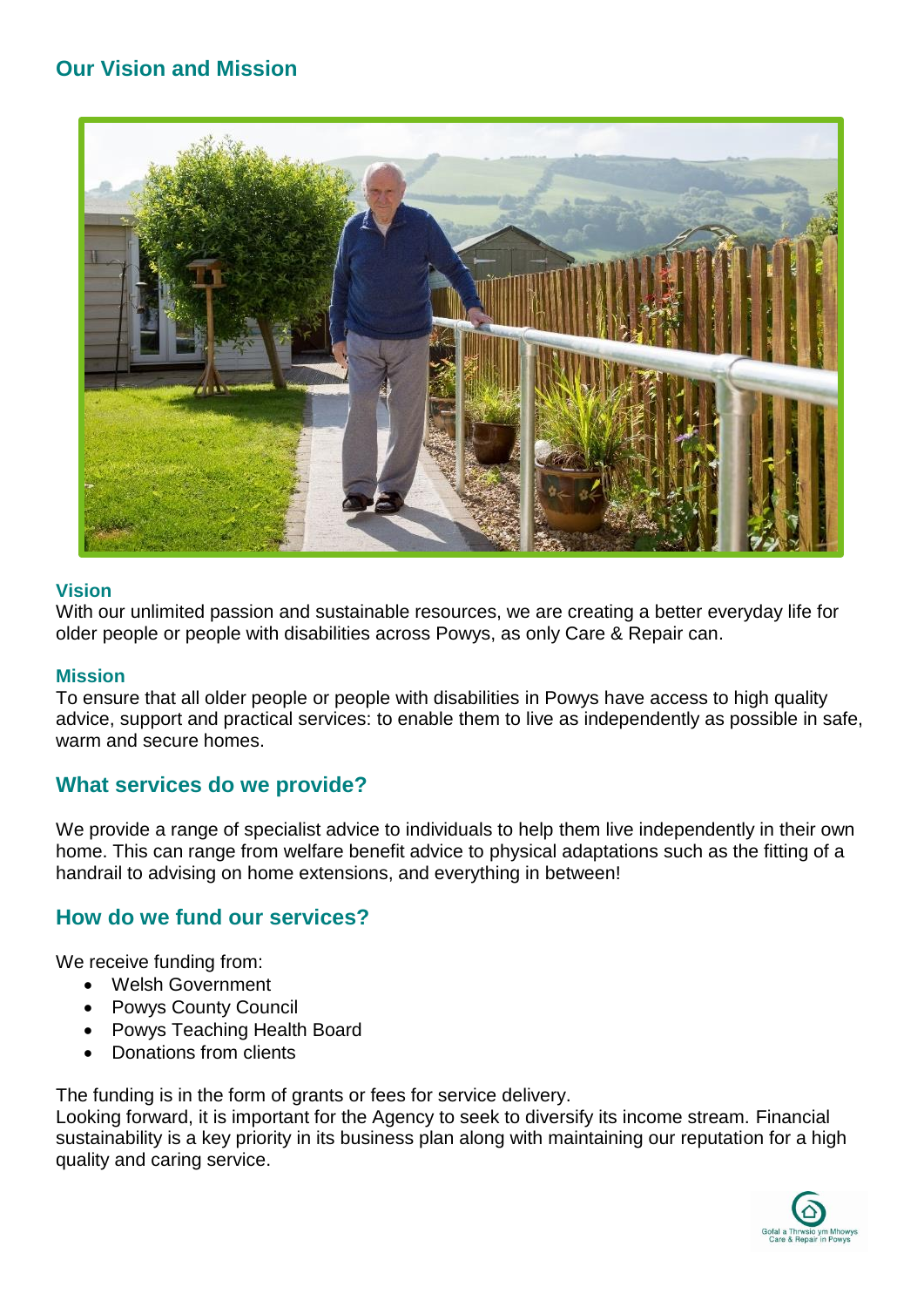

### **Who is on the Board of Management and what does the Board do?**

The Board is made up of independent members, representatives from Mid-Wales Housing Association, and an elected member from Powys County Council. Members are either elected at the Agency's AGM by its shareholders or individuals can also join the Board as co-optees during the year. The Board may have up to 15 members including co-optees.

We also invite a senior officer from the Council housing department and from Care & Repair Cymru to also attend meetings as observers.

The Board meets in Newtown on average four times a year plus an Annual General Meeting. The Board is responsible for governing Care & Repair in Powys in terms of policy, business planning, financial control, monitoring performance and legal responsibilities. More details of this can be found in the full information pack.

However, your role could be simply summed up as influencing the future of the agency by discussing and making decisions that help set its future direction and priorities; assessing risks, identifying opportunities and supporting the Director and staff to deliver a much needed and valued service.

## **Are Board Members paid?**

No, although Board Members may claim reimbursements such as travel expenses when attending Board or committee meetings or other official business of the Agency.

We will consider other reasonable expenses, for instance, meeting the childcare costs of a member to enable them to attend a meeting.